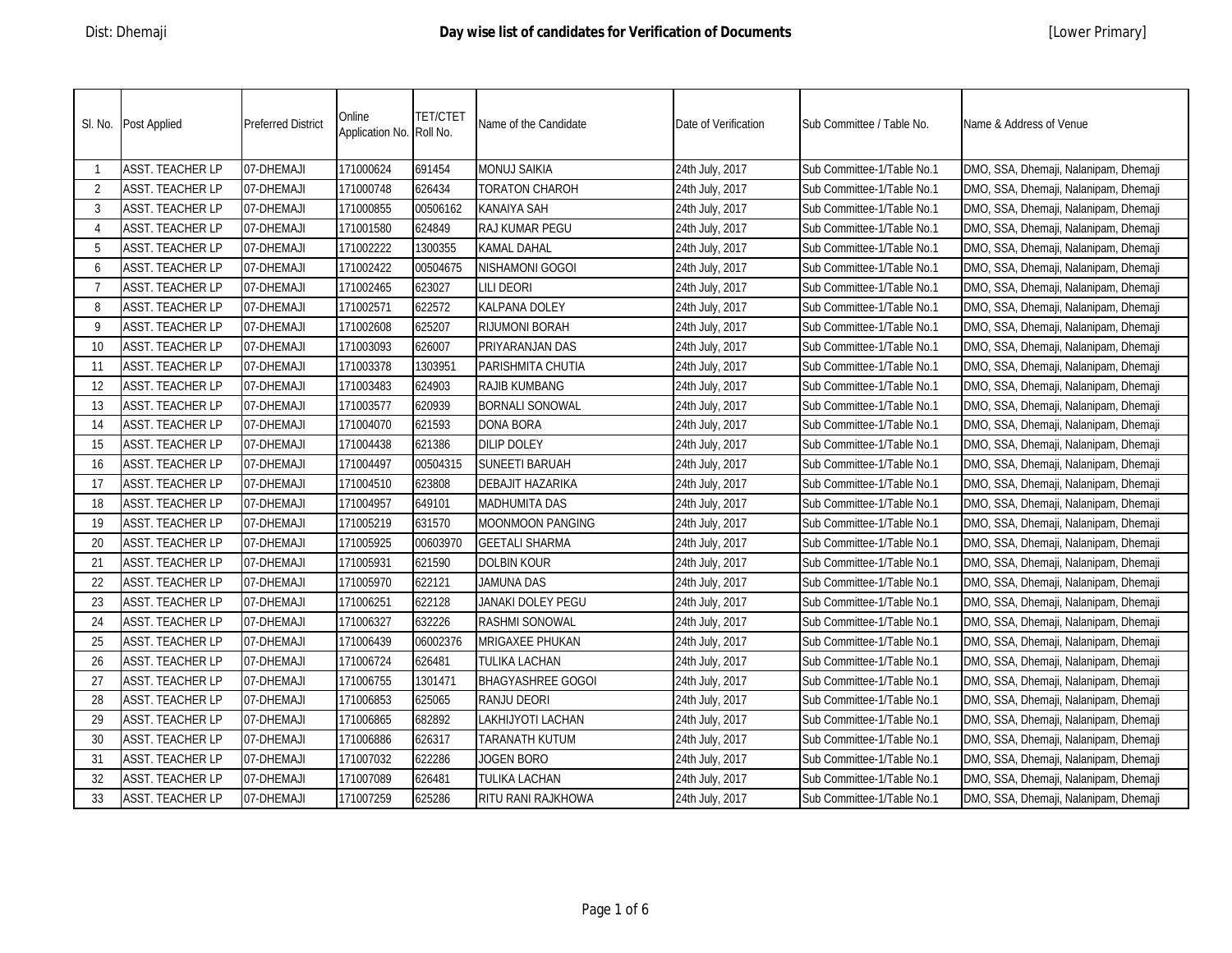|    | SI. No. Post Applied    | <b>Preferred District</b> | Online<br>Application No. Roll No. | <b>TET/CTET</b> | Name of the Candidate | Date of Verification | Sub Committee / Table No.  | Name & Address of Venue               |
|----|-------------------------|---------------------------|------------------------------------|-----------------|-----------------------|----------------------|----------------------------|---------------------------------------|
| 34 | <b>ASST. TEACHER LP</b> | 07-DHEMAJI                | 171007575                          | 624796          | RADHIKA TAID          | 24th July, 2017      | Sub Committee-1/Table No.1 | DMO, SSA, Dhemaji, Nalanipam, Dhemaji |
| 35 | <b>ASST. TEACHER LP</b> | 07-DHEMAJI                | 171007779                          | 623784          | <b>MOONMONI DAS</b>   | 24th July, 2017      | Sub Committee-1/Table No.1 | DMO, SSA, Dhemaji, Nalanipam, Dhemaji |
| 36 | <b>ASST. TEACHER LP</b> | 07-DHEMAJI                | 171008060                          | 00500608        | PRITI RANA            | 24th July, 2017      | Sub Committee-1/Table No.1 | DMO, SSA, Dhemaji, Nalanipam, Dhemaji |
| 37 | <b>ASST. TEACHER LP</b> | 07-DHEMAJI                | 171008158                          | 630620          | <b>DIPIKA SAIKIA</b>  | 24th July, 2017      | Sub Committee-1/Table No.1 | DMO, SSA, Dhemaji, Nalanipam, Dhemaji |
| 38 | <b>ASST. TEACHER LP</b> | 07-DHEMAJI                | 171008792                          | 1303951         | PARISHMITA CHUTIA     | 24th July, 2017      | Sub Committee-1/Table No.1 | DMO, SSA, Dhemaji, Nalanipam, Dhemaji |
| 39 | <b>ASST. TEACHER LP</b> | 07-DHEMAJI                | 171008826                          | 626411          | <b>TIRTHA NAG</b>     | 24th July, 2017      | Sub Committee-1/Table No.1 | DMO, SSA, Dhemaji, Nalanipam, Dhemaji |
| 40 | <b>ASST. TEACHER LP</b> | 07-DHEMAJI                | 171009297                          | 00604191        | JUHI BORAH            | 24th July, 2017      | Sub Committee-1/Table No.1 | DMO, SSA, Dhemaji, Nalanipam, Dhemaji |
| 41 | <b>ASST. TEACHER LP</b> | 07-DHEMAJI                | 171009444                          | 620004          | <b>AJIT SONOWAL</b>   | 24th July, 2017      | Sub Committee-1/Table No.1 | DMO, SSA, Dhemaji, Nalanipam, Dhemaji |
| 42 | <b>ASST. TEACHER LP</b> | 07-DHEMAJI                | 171009529                          | 678321          | SRI MIGOM PEGU        | 24th July, 2017      | Sub Committee-1/Table No.1 | DMO, SSA, Dhemaji, Nalanipam, Dhemaji |
| 43 | <b>ASST. TEACHER LP</b> | 07-DHEMAJI                | 171009596                          | RC686287        | DHANANJAY DAS         | 24th July, 2017      | Sub Committee-1/Table No.1 | DMO, SSA, Dhemaji, Nalanipam, Dhemaji |
| 44 | <b>ASST. TEACHER LP</b> | 07-DHEMAJI                | 171009618                          | 620064          | <b>AJIT TAYENG</b>    | 24th July, 2017      | Sub Committee-1/Table No.1 | DMO, SSA, Dhemaji, Nalanipam, Dhemaji |
| 45 | <b>ASST. TEACHER LP</b> | 07-DHEMAJI                | 171009657                          | 691848          | PRANJIT BORAH         | 24th July, 2017      | Sub Committee-1/Table No.1 | DMO, SSA, Dhemaji, Nalanipam, Dhemaji |
| 46 | ASST. TEACHER LP        | 07-DHEMAJI                | 171009906                          | 1809342         | DIPJYOTI BORAH        | 24th July, 2017      | Sub Committee-1/Table No.1 | DMO, SSA, Dhemaji, Nalanipam, Dhemaji |
| 47 | <b>ASST. TEACHER LP</b> | 07-DHEMAJI                | 171010078                          | 00504048        | NYAYASMRITA CHETIA    | 24th July, 2017      | Sub Committee-1/Table No.1 | DMO, SSA, Dhemaji, Nalanipam, Dhemaji |
| 48 | <b>ASST. TEACHER LP</b> | 07-DHEMAJI                | 171010103                          | 620522          | BHARAT CHANDRA PATIR  | 24th July, 2017      | Sub Committee-1/Table No.1 | DMO, SSA, Dhemaji, Nalanipam, Dhemaji |
| 49 | <b>ASST. TEACHER LP</b> | 07-DHEMAJI                | 171010120                          | 612004          | SUJIT BARMAN          | 24th July, 2017      | Sub Committee-1/Table No.1 | DMO, SSA, Dhemaji, Nalanipam, Dhemaji |
| 50 | <b>ASST. TEACHER LP</b> | 07-DHEMAJI                | 171010303                          | 1802192         | SURJIT SINGH KOIRY    | 24th July, 2017      | Sub Committee-1/Table No.1 | DMO, SSA, Dhemaji, Nalanipam, Dhemaji |
| 51 | ASST. TEACHER LP        | 07-DHEMAJI                | 171010391                          | 622118          | JAMES PEGU            | 24th July, 2017      | Sub Committee-1/Table No.1 | DMO, SSA, Dhemaji, Nalanipam, Dhemaji |
| 52 | <b>ASST. TEACHER LP</b> | 07-DHEMAJI                | 171010429                          | 620340          | BABUL HAZARIKA        | 24th July, 2017      | Sub Committee-1/Table No.1 | DMO, SSA, Dhemaji, Nalanipam, Dhemaji |
| 53 | <b>ASST. TEACHER LP</b> | 07-DHEMAJI                | 171010438                          | 610295          | BIJAN KANTI BARMAN    | 24th July, 2017      | Sub Committee-1/Table No.1 | DMO, SSA, Dhemaji, Nalanipam, Dhemaji |
| 54 | <b>ASST. TEACHER LP</b> | 07-DHEMAJI                | 171010928                          | 676336          | PRIYANKA MIPUN        | 24th July, 2017      | Sub Committee-1/Table No.1 | DMO, SSA, Dhemaji, Nalanipam, Dhemaji |
| 55 | <b>ASST. TEACHER LP</b> | 07-DHEMAJI                | 171011870                          | 623232          | MANOJ KUMAR MALLAH    | 24th July, 2017      | Sub Committee-1/Table No.1 | DMO, SSA, Dhemaji, Nalanipam, Dhemaji |
| 56 | <b>ASST. TEACHER LP</b> | 07-DHEMAJI                | 171012029                          | 0682721         | KHIRESWAR DAS         | 24th July, 2017      | Sub Committee-1/Table No.1 | DMO, SSA, Dhemaji, Nalanipam, Dhemaji |
| 57 | <b>ASST. TEACHER LP</b> | 07-DHEMAJI                | 171012510                          | 107661          | ROHIT SORAHIA         | 24th July, 2017      | Sub Committee-1/Table No.1 | DMO, SSA, Dhemaji, Nalanipam, Dhemaji |
| 58 | <b>ASST. TEACHER LP</b> | 07-DHEMAJI                | 171013067                          | 625882          | SRI GANESH DAO        | 24th July, 2017      | Sub Committee-1/Table No.1 | DMO, SSA, Dhemaji, Nalanipam, Dhemaji |
| 59 | <b>ASST. TEACHER LP</b> | 07-DHEMAJI                | 171013135                          | 673658          | LILA KANTA DAS        | 24th July, 2017      | Sub Committee-1/Table No.1 | DMO, SSA, Dhemaji, Nalanipam, Dhemaji |
| 60 | <b>ASST. TEACHER LP</b> | 07-DHEMAJI                | 171013748                          | 1801918         | SANGITA SAHU          | 24th July, 2017      | Sub Committee-1/Table No.1 | DMO, SSA, Dhemaji, Nalanipam, Dhemaji |
| 61 | <b>ASST. TEACHER LP</b> | 07-DHEMAJI                | 171014617                          | 623936          | <b>MUNU DEORI</b>     | 24th July, 2017      | Sub Committee-1/Table No.1 | DMO, SSA, Dhemaji, Nalanipam, Dhemaji |
| 62 | <b>ASST. TEACHER LP</b> | 07-DHEMAJI                | 171014889                          | 1803188         | <b>BEAUTI NEOG</b>    | 24th July, 2017      | Sub Committee-1/Table No.1 | DMO, SSA, Dhemaji, Nalanipam, Dhemaji |
| 63 | <b>ASST. TEACHER LP</b> | 07-DHEMAJI                | 171015154                          | 625290          | <b>RITUMONI MILI</b>  | 24th July, 2017      | Sub Committee-1/Table No.1 | DMO, SSA, Dhemaji, Nalanipam, Dhemaji |
| 64 | <b>ASST. TEACHER LP</b> | 07-DHEMAJI                | 171016127                          | 624035          | NAYAMI BASUMOTARY     | 24th July, 2017      | Sub Committee-1/Table No.1 | DMO, SSA, Dhemaji, Nalanipam, Dhemaji |
| 65 | <b>ASST. TEACHER LP</b> | 07-DHEMAJI                | 171016459                          | 625352          | <b>RUHIT PEGU</b>     | 24th July, 2017      | Sub Committee-1/Table No.1 | DMO, SSA, Dhemaji, Nalanipam, Dhemaji |
| 66 | <b>ASST. TEACHER LP</b> | 07-DHEMAJI                | 171016595                          | 625830          | <b>BIJOY DAS</b>      | 24th July, 2017      | Sub Committee-1/Table No.1 | DMO, SSA, Dhemaji, Nalanipam, Dhemaji |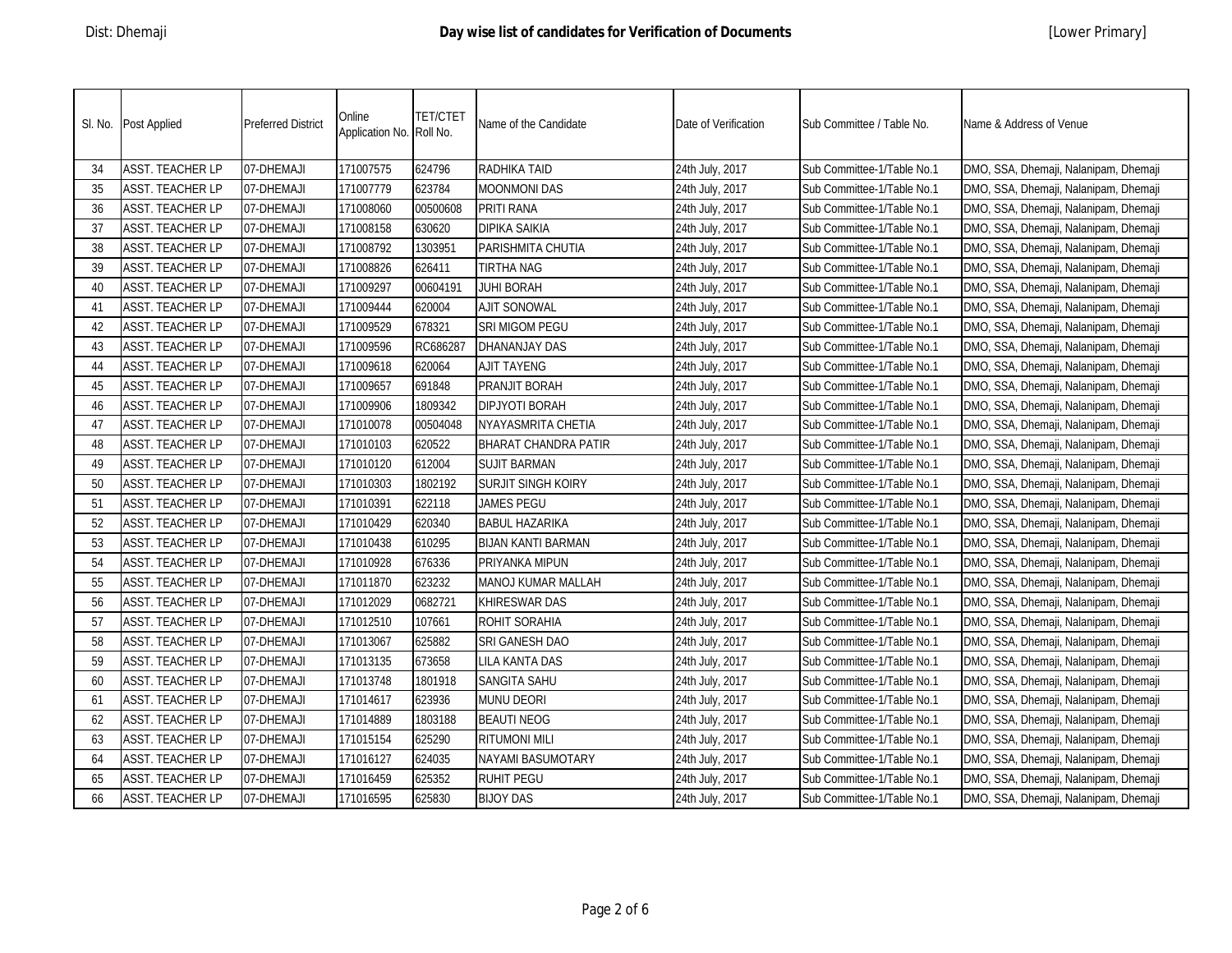|    | SI. No. Post Applied    | <b>Preferred District</b> | Online<br>Application No. Roll No. | <b>TET/CTET</b> | Name of the Candidate    | Date of Verification | Sub Committee / Table No.   | Name & Address of Venue               |
|----|-------------------------|---------------------------|------------------------------------|-----------------|--------------------------|----------------------|-----------------------------|---------------------------------------|
| 67 | <b>ASST. TEACHER LP</b> | 07-DHEMAJI                | 171016745                          | 676715          | <b>RAJESH PEGU</b>       | 24th July, 2017      | Sub Committee-1/Table No.1  | DMO, SSA, Dhemaji, Nalanipam, Dhemaji |
| 68 | <b>ASST. TEACHER LP</b> | 07-DHEMAJI                | 171017256                          | 691757          | PARTHA PRATIM DAS        | 24th July, 2017      | Sub Committee-1/Table No.1  | DMO, SSA, Dhemaji, Nalanipam, Dhemaji |
| 69 | <b>ASST. TEACHER LP</b> | 07-DHEMAJI                | 171017380                          | 621407          | <b>DIMBESWAR DEORI</b>   | 24th July, 2017      | Sub Committee-1/Table No.1  | DMO, SSA, Dhemaji, Nalanipam, Dhemaji |
| 70 | <b>ASST. TEACHER LP</b> | 07-DHEMAJI                | 171017610                          | 671434          | <b>BUDHA DAS</b>         | 24th July, 2017      | Sub Committee-1/Table No.1  | DMO, SSA, Dhemaji, Nalanipam, Dhemaji |
| 71 | <b>ASST. TEACHER LP</b> | 07-DHEMAJI                | 171018262                          | 678193          | <b>DIPANGKAR DAS</b>     | 24th July, 2017      | Sub Committee-1/Table No.1  | DMO, SSA, Dhemaji, Nalanipam, Dhemaji |
| 72 | <b>ASST. TEACHER LP</b> | 07-DHEMAJI                | 171018537                          | 622896          | LABHESWAR SONOWAL        | 24th July, 2017      | Sub Committee-1/Table No.1  | DMO, SSA, Dhemaji, Nalanipam, Dhemaji |
| 73 | <b>ASST. TEACHER LP</b> | 07-DHEMAJI                | 171019708                          | 104638          | SUBHANA DAS              | 24th July, 2017      | Sub Committee-1/Table No.1  | DMO, SSA, Dhemaji, Nalanipam, Dhemaji |
| 74 | <b>ASST. TEACHER LP</b> | 07-DHEMAJI                | 171021146                          | 05401471        | <b>MANOJ KUMAR</b>       | 24th July, 2017      | Sub Committee-1/Table No.1  | DMO, SSA, Dhemaji, Nalanipam, Dhemaji |
| 75 | <b>ASST. TEACHER LP</b> | 07-DHEMAJI                | 171021509                          | 621831          | GUNA GUBINDA DEORI       | 24th July, 2017      | Sub Committee-1/Table No.1  | DMO, SSA, Dhemaji, Nalanipam, Dhemaji |
| 76 | <b>ASST. TEACHER LP</b> | 07-DHEMAJI                | 171021544                          | 621998          | HIRAMONI KACHARI         | 24th July, 2017      | Sub Committee-1/Table No.1  | DMO, SSA, Dhemaji, Nalanipam, Dhemaji |
| 77 | <b>ASST. TEACHER LP</b> | 07-DHEMAJI                | 171021547                          | 1305761         | DEVASEESH DUTTA          | 24th July, 2017      | Sub Committee-1/Table No.1  | DMO, SSA, Dhemaji, Nalanipam, Dhemaji |
| 78 | <b>ASST. TEACHER LP</b> | 07-DHEMAJI                | 171021647                          | 1800143         | BASANITA KR GOGOI        | 24th July, 2017      | Sub Committee-1/Table No.1  | DMO, SSA, Dhemaji, Nalanipam, Dhemaji |
| 79 | ASST. TEACHER LP        | 07-DHEMAJI                | 171021668                          | 624435          | POMPI PEGU               | 24th July, 2017      | Sub Committee-1/Table No.1  | DMO, SSA, Dhemaji, Nalanipam, Dhemaji |
| 80 | ASST. TEACHER LP        | 07-DHEMAJI                | 171021749                          | 625603          | SANJOY DOLEY             | 24th July, 2017      | Sub Committee-1/Table No.1  | DMO, SSA, Dhemaji, Nalanipam, Dhemaji |
| 81 | <b>ASST. TEACHER LP</b> | 07-DHEMAJI                | 171022229                          | 621511          | DIPANJIT CHAROH          | 24th July, 2017      | Sub Committee-1/Table No.1  | DMO, SSA, Dhemaji, Nalanipam, Dhemaji |
| 82 | <b>ASST. TEACHER LP</b> | 07-DHEMAJI                | 171022478                          | 620002          | JADOV PADI               | 24th July, 2017      | Sub Committee-1/Table No.1  | DMO, SSA, Dhemaji, Nalanipam, Dhemaji |
| 83 | <b>ASST. TEACHER LP</b> | 07-DHEMAJI                | 171022513                          | 642115          | <b>BHANUMATI BAISHYA</b> | 24th July, 2017      | Sub Committee-1/Table No.1  | DMO, SSA, Dhemaji, Nalanipam, Dhemaji |
| 84 | ASST. TEACHER LP        | 07-DHEMAJI                | 171022637                          | 624552          | PRASANTA BORI            | 24th July, 2017      | Sub Committee-1/Table No.1  | DMO, SSA, Dhemaji, Nalanipam, Dhemaji |
| 85 | <b>ASST. TEACHER LP</b> | 07-DHEMAJI                | 171022680                          | 672393          | GOPAL CHANDRA DAS        | 24th July, 2017      | Sub Committee-1/Table No.1  | DMO, SSA, Dhemaji, Nalanipam, Dhemaji |
| 86 | <b>ASST. TEACHER LP</b> | 07-DHEMAJI                | 171022817                          | 641254          | ARUP KUMAR DAS           | 24th July, 2017      | Sub Committee-1/Table No.1  | DMO, SSA, Dhemaji, Nalanipam, Dhemaji |
| 87 | <b>ASST. TEACHER LP</b> | 07-DHEMAJI                | 171022848                          | 676226          | PRASENJIT SARKAR         | 24th July, 2017      | Sub Committee-1/Table No.1  | DMO, SSA, Dhemaji, Nalanipam, Dhemaji |
| 88 | <b>ASST. TEACHER LP</b> | 07-DHEMAJI                | 171023151                          | 620948          | BROJ KUMAR DOLEY         | 24th July, 2017      | Sub Committee-1/Table No.1  | DMO, SSA, Dhemaji, Nalanipam, Dhemaji |
| 89 | <b>ASST. TEACHER LP</b> | 07-DHEMAJI                | 171023156                          | 681446          | DILIP KUMAR DAS          | 24th July, 2017      | Sub Committee-1/Table No.1  | DMO, SSA, Dhemaji, Nalanipam, Dhemaji |
| 90 | <b>ASST. TEACHER LP</b> | 07-DHEMAJI                | 171023526                          | 1300463         | MANURAM BORUAH           | 24th July, 2017      | Sub Committee-1/Table No.1  | DMO, SSA, Dhemaji, Nalanipam, Dhemaji |
| 91 | <b>ASST. TEACHER LP</b> | 07-DHEMAJI                | 171023609                          | 626511          | TUTUMONI DOLEY           | 24th July, 2017      | Sub Committee-1/Table No.1  | DMO, SSA, Dhemaji, Nalanipam, Dhemaji |
| 92 | <b>ASST. TEACHER LP</b> | 07-DHEMAJI                | 171023703                          | 4701799         | PINJUMONI GOGOI          | 24th July, 2017      | Sub Committee-1/Table No.1  | DMO, SSA, Dhemaji, Nalanipam, Dhemaji |
| 93 | <b>ASST. TEACHER LP</b> | 07-DHEMAJI                | 171023762                          | 621316          | DHRITISUNDAR BORAH       | 24th July, 2017      | Sub Committee- 2/Table No.2 | DMO, SSA, Dhemaji, Nalanipam, Dhemaji |
| 94 | <b>ASST. TEACHER LP</b> | 07-DHEMAJI                | 171023779                          | 621998          | HIRAMONI KACHARI         | 24th July, 2017      | Sub Committee- 2/Table No.2 | DMO, SSA, Dhemaji, Nalanipam, Dhemaji |
| 95 | <b>ASST. TEACHER LP</b> | 07-DHEMAJI                | 171024547                          | 1200770         | KISHORE KUMAR DEKA       | 24th July, 2017      | Sub Committee- 2/Table No.2 | DMO, SSA, Dhemaji, Nalanipam, Dhemaji |
| 96 | <b>ASST. TEACHER LP</b> | 07-DHEMAJI                | 171024833                          | 621409          | <b>DIMBESWAR PATIR</b>   | 24th July, 2017      | Sub Committee- 2/Table No.2 | DMO, SSA, Dhemaji, Nalanipam, Dhemaji |
| 97 | <b>ASST. TEACHER LP</b> | 07-DHEMAJI                | 171025148                          | 686273          | CHIRANJEEB BORAH         | 24th July, 2017      | Sub Committee- 2/Table No.2 | DMO, SSA, Dhemaji, Nalanipam, Dhemaji |
| 98 | <b>ASST. TEACHER LP</b> | 07-DHEMAJI                | 171025280                          | 686273          | CHIRANJEEB BORAH         | 24th July, 2017      | Sub Committee- 2/Table No.2 | DMO, SSA, Dhemaji, Nalanipam, Dhemaji |
| 99 | <b>ASST. TEACHER LP</b> | 07-DHEMAJI                | 171025365                          | 644642          | DINA KANTA PATIR         | 24th July, 2017      | Sub Committee- 2/Table No.2 | DMO, SSA, Dhemaji, Nalanipam, Dhemaji |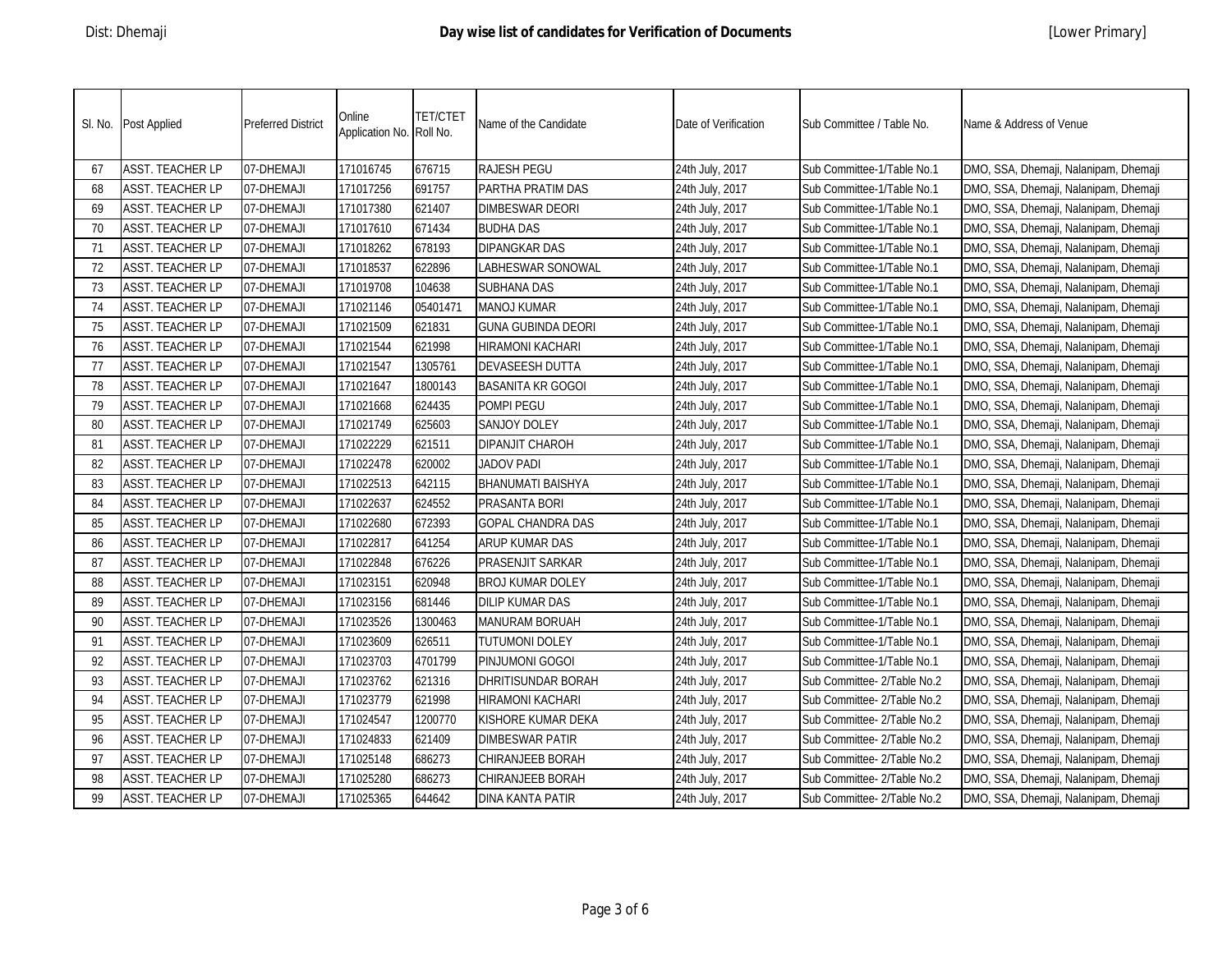|     | SI. No. Post Applied    | <b>Preferred District</b> | Online<br>Application No. Roll No. | <b>TET/CTET</b> | Name of the Candidate    | Date of Verification | Sub Committee / Table No.   | Name & Address of Venue               |
|-----|-------------------------|---------------------------|------------------------------------|-----------------|--------------------------|----------------------|-----------------------------|---------------------------------------|
| 100 | <b>ASST. TEACHER LP</b> | 07-DHEMAJI                | 171025664                          | 642673          | <b>BILTU DAS</b>         | 24th July, 2017      | Sub Committee- 2/Table No.2 | DMO, SSA, Dhemaji, Nalanipam, Dhemaji |
| 101 | <b>ASST. TEACHER LP</b> | 07-DHEMAJI                | 171026084                          | 621292          | DHARMENDRA DOLEY         | 24th July, 2017      | Sub Committee- 2/Table No.2 | DMO, SSA, Dhemaji, Nalanipam, Dhemaji |
| 102 | <b>ASST. TEACHER LP</b> | 07-DHEMAJI                | 171026115                          | 680523          | BHAITI CHANDRA DOLEY     | 24th July, 2017      | Sub Committee- 2/Table No.2 | DMO, SSA, Dhemaji, Nalanipam, Dhemaji |
| 103 | <b>ASST. TEACHER LP</b> | 07-DHEMAJI                | 171026165                          | 622221          | JIGYASH TAID             | 24th July, 2017      | Sub Committee- 2/Table No.2 | DMO, SSA, Dhemaji, Nalanipam, Dhemaji |
| 104 | <b>ASST. TEACHER LP</b> | 07-DHEMAJI                | 171026334                          | 683085          | MAHENDRA MALLAH          | 24th July, 2017      | Sub Committee- 2/Table No.2 | DMO, SSA, Dhemaji, Nalanipam, Dhemaji |
| 105 | <b>ASST. TEACHER LP</b> | 07-DHEMAJI                | 171026401                          | 652065          | NILAKHI DAS              | 24th July, 2017      | Sub Committee- 2/Table No.2 | DMO, SSA, Dhemaji, Nalanipam, Dhemaji |
| 106 | <b>ASST. TEACHER LP</b> | 07-DHEMAJI                | 171026409                          | 621190          | DEEPAK KUMAR SWARGIARY   | 24th July, 2017      | Sub Committee- 2/Table No.2 | DMO, SSA, Dhemaji, Nalanipam, Dhemaji |
| 107 | <b>ASST. TEACHER LP</b> | 07-DHEMAJI                | 171026545                          | 622720          | <b>KHAGEN DOLEY</b>      | 24th July, 2017      | Sub Committee- 2/Table No.2 | DMO, SSA, Dhemaji, Nalanipam, Dhemaji |
| 108 | <b>ASST. TEACHER LP</b> | 07-DHEMAJI                | 171026883                          | 644702          | DIPAK BISWAS             | 24th July, 2017      | Sub Committee- 2/Table No.2 | DMO, SSA, Dhemaji, Nalanipam, Dhemaji |
| 109 | <b>ASST. TEACHER LP</b> | 07-DHEMAJI                | 171026894                          | 624329          | PANKAJA SONOWAL          | 24th July, 2017      | Sub Committee- 2/Table No.2 | DMO, SSA, Dhemaji, Nalanipam, Dhemaji |
| 110 | <b>ASST. TEACHER LP</b> | 07-DHEMAJI                | 171026991                          | 648263          | KARTIK MEDHI             | 24th July, 2017      | Sub Committee- 2/Table No.2 | DMO, SSA, Dhemaji, Nalanipam, Dhemaji |
| 111 | <b>ASST. TEACHER LP</b> | 07-DHEMAJI                | 171027090                          | 621871          | <b>HAREN NARAH</b>       | 24th July, 2017      | Sub Committee- 2/Table No.2 | DMO, SSA, Dhemaji, Nalanipam, Dhemaji |
| 112 | <b>ASST. TEACHER LP</b> | 07-DHEMAJI                | 171027325                          | 620231          | ANUPARNA DEORI           | 24th July, 2017      | Sub Committee- 2/Table No.2 | DMO, SSA, Dhemaji, Nalanipam, Dhemaji |
| 113 | ASST. TEACHER LP        | 07-DHEMAJI                | 171027686                          | 620407          | <b>BASANTA DAS</b>       | 24th July, 2017      | Sub Committee- 2/Table No.2 | DMO, SSA, Dhemaji, Nalanipam, Dhemaji |
| 114 | <b>ASST. TEACHER LP</b> | 07-DHEMAJI                | 171027722                          | 623897          | MUKESH KUTUM             | 24th July, 2017      | Sub Committee- 2/Table No.2 | DMO, SSA, Dhemaji, Nalanipam, Dhemaji |
| 115 | <b>ASST. TEACHER LP</b> | 07-DHEMAJI                | 171027924                          | 620878          | <b>BISWAJYOTI DAS</b>    | 24th July, 2017      | Sub Committee- 2/Table No.2 | DMO, SSA, Dhemaji, Nalanipam, Dhemaji |
| 116 | <b>ASST. TEACHER LP</b> | 07-DHEMAJI                | 171028013                          | 626329          | TARUMAI DOLEY            | 24th July, 2017      | Sub Committee- 2/Table No.2 | DMO, SSA, Dhemaji, Nalanipam, Dhemaji |
| 117 | ASST. TEACHER LP        | 07-DHEMAJI                | 171028066                          | 624840          | RAJ KR. DOLEY            | 24th July, 2017      | Sub Committee- 2/Table No.2 | DMO, SSA, Dhemaji, Nalanipam, Dhemaji |
| 118 | <b>ASST. TEACHER LP</b> | 07-DHEMAJI                | 171028283                          | 626347          | THANESWAR DOLEY          | 24th July, 2017      | Sub Committee- 2/Table No.2 | DMO, SSA, Dhemaji, Nalanipam, Dhemaji |
| 119 | <b>ASST. TEACHER LP</b> | 07-DHEMAJI                | 171028645                          | 626422          | TONKESWAR MILI           | 24th July, 2017      | Sub Committee- 2/Table No.2 | DMO, SSA, Dhemaji, Nalanipam, Dhemaji |
| 120 | <b>ASST. TEACHER LP</b> | 07-DHEMAJI                | 171028710                          | 622797          | KORIEN DEORI             | 24th July, 2017      | Sub Committee- 2/Table No.2 | DMO, SSA, Dhemaji, Nalanipam, Dhemaji |
| 121 | <b>ASST. TEACHER LP</b> | 07-DHEMAJI                | 171028776                          | 00604240        | SUNSHREE BORPATRA GOHAIN | 24th July, 2017      | Sub Committee- 2/Table No.2 | DMO, SSA, Dhemaji, Nalanipam, Dhemaji |
| 122 | <b>ASST. TEACHER LP</b> | 07-DHEMAJI                | 171029001                          | 620035          | <b>ACHYUT CHINTEY</b>    | 24th July, 2017      | Sub Committee- 2/Table No.2 | DMO, SSA, Dhemaji, Nalanipam, Dhemaji |
| 123 | <b>ASST. TEACHER LP</b> | 07-DHEMAJI                | 171029045                          | 107301          | RABI KUMAR PRASAD        | 24th July, 2017      | Sub Committee- 2/Table No.2 | DMO, SSA, Dhemaji, Nalanipam, Dhemaji |
| 124 | <b>ASST. TEACHER LP</b> | 07-DHEMAJI                | 171029165                          | 622533          | JYOTSNA SONOWAL          | 24th July, 2017      | Sub Committee- 2/Table No.2 | DMO, SSA, Dhemaji, Nalanipam, Dhemaji |
| 125 | <b>ASST. TEACHER LP</b> | 07-DHEMAJI                | 171029192                          | 622320          | JOYANTA SAIKIA           | 24th July, 2017      | Sub Committee- 2/Table No.2 | DMO, SSA, Dhemaji, Nalanipam, Dhemaji |
| 126 | <b>ASST. TEACHER LP</b> | 07-DHEMAJI                | 171029348                          | 623857          | <b>NAMITA PAIT</b>       | 24th July, 2017      | Sub Committee- 2/Table No.2 | DMO, SSA, Dhemaji, Nalanipam, Dhemaji |
| 127 | <b>ASST. TEACHER LP</b> | 07-DHEMAJI                | 171029468                          | 672643          | <b>ISHANI SONOWAL</b>    | 24th July, 2017      | Sub Committee- 2/Table No.2 | DMO, SSA, Dhemaji, Nalanipam, Dhemaji |
| 128 | <b>ASST. TEACHER LP</b> | 07-DHEMAJI                | 171029642                          | 06302497        | PRADIP KUMAR             | 24th July, 2017      | Sub Committee- 2/Table No.2 | DMO, SSA, Dhemaji, Nalanipam, Dhemaji |
| 129 | <b>ASST. TEACHER LP</b> | 07-DHEMAJI                | 171029675                          | 3801503         | PRANJAL JYOTI SAIKIA     | 24th July, 2017      | Sub Committee- 2/Table No.2 | DMO, SSA, Dhemaji, Nalanipam, Dhemaji |
| 130 | <b>ASST. TEACHER LP</b> | 07-DHEMAJI                | 171029770                          | 621151          | <b>DEBAJIT DAS</b>       | 24th July, 2017      | Sub Committee- 2/Table No.2 | DMO, SSA, Dhemaji, Nalanipam, Dhemaji |
| 131 | <b>ASST. TEACHER LP</b> | 07-DHEMAJI                | 171031051                          | 626326          | TARULATA DOLEY PEGU      | 24th July, 2017      | Sub Committee- 2/Table No.2 | DMO, SSA, Dhemaji, Nalanipam, Dhemaji |
| 132 | ASST. TEACHER LP        | 07-DHEMAJI                | 171031260                          | 622245          | <b>JITEN DAS</b>         | 24th July, 2017      | Sub Committee- 2/Table No.2 | DMO, SSA, Dhemaji, Nalanipam, Dhemaji |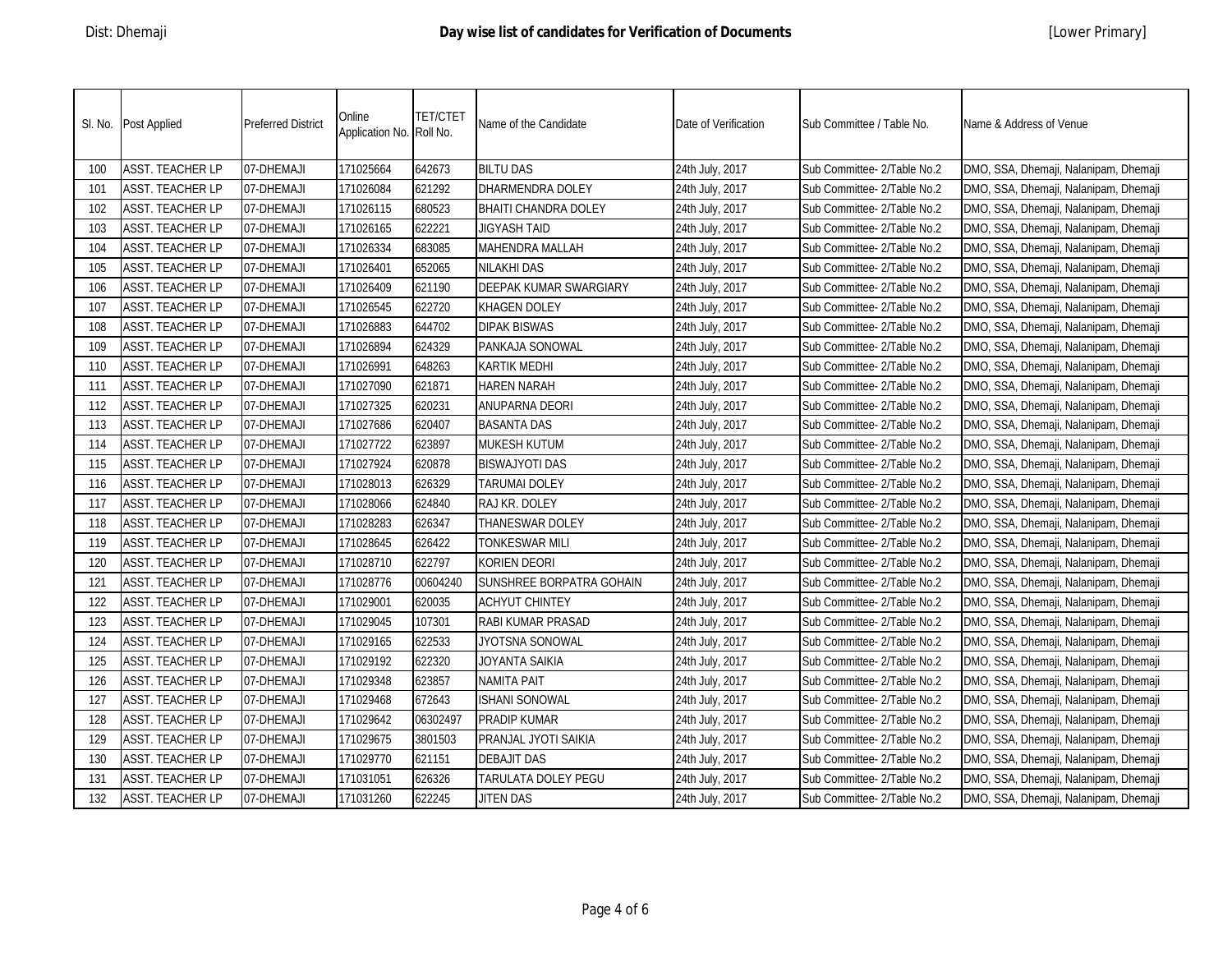|     | SI. No. Post Applied    | <b>Preferred District</b> | Online<br>Application No. Roll No. | <b>TET/CTET</b> | Name of the Candidate    | Date of Verification | Sub Committee / Table No.   | Name & Address of Venue               |
|-----|-------------------------|---------------------------|------------------------------------|-----------------|--------------------------|----------------------|-----------------------------|---------------------------------------|
| 133 | <b>ASST. TEACHER LP</b> | 07-DHEMAJI                | 171031377                          | 621868          | HAREKRISHNA DAS          | 24th July, 2017      | Sub Committee- 2/Table No.2 | DMO, SSA, Dhemaji, Nalanipam, Dhemaji |
| 134 | <b>ASST. TEACHER LP</b> | 07-DHEMAJI                | 171031519                          | 623116          | <b>MADUL DAS</b>         | 24th July, 2017      | Sub Committee- 2/Table No.2 | DMO, SSA, Dhemaji, Nalanipam, Dhemaji |
| 135 | <b>ASST. TEACHER LP</b> | 07-DHEMAJI                | 171031540                          | 632267          | RIMZIM KUTUM             | 24th July, 2017      | Sub Committee- 2/Table No.2 | DMO, SSA, Dhemaji, Nalanipam, Dhemaji |
| 136 | <b>ASST. TEACHER LP</b> | 07-DHEMAJI                | 171031630                          | 626563          | UMESH KULI               | 24th July, 2017      | Sub Committee- 2/Table No.2 | DMO, SSA, Dhemaji, Nalanipam, Dhemaji |
| 137 | <b>ASST. TEACHER LP</b> | 07-DHEMAJI                | 171031739                          | 1300074         | <b>BHABANI BORUAH</b>    | 24th July, 2017      | Sub Committee- 2/Table No.2 | DMO, SSA, Dhemaji, Nalanipam, Dhemaji |
| 138 | <b>ASST. TEACHER LP</b> | 07-DHEMAJI                | 171032208                          | 620856          | BISWADHAR DOLEY          | 24th July, 2017      | Sub Committee- 2/Table No.2 | DMO, SSA, Dhemaji, Nalanipam, Dhemaji |
| 139 | <b>ASST. TEACHER LP</b> | 07-DHEMAJI                | 171033035                          | 621720          | GEETI KRISHNA DAS        | 24th July, 2017      | Sub Committee- 2/Table No.2 | DMO, SSA, Dhemaji, Nalanipam, Dhemaji |
| 140 | <b>ASST. TEACHER LP</b> | 07-DHEMAJI                | 171033202                          | 648748          | LAKHIJYOTI DOLEY         | 24th July, 2017      | Sub Committee- 2/Table No.2 | DMO, SSA, Dhemaji, Nalanipam, Dhemaji |
| 141 | <b>ASST. TEACHER LP</b> | 07-DHEMAJI                | 171033275                          | 645875          | HARI CHARAN SARKAR       | 24th July, 2017      | Sub Committee- 2/Table No.2 | DMO, SSA, Dhemaji, Nalanipam, Dhemaji |
| 142 | <b>ASST. TEACHER LP</b> | 07-DHEMAJI                | 171033292                          | 682429          | <b>JUNMONI DAS</b>       | 24th July, 2017      | Sub Committee- 2/Table No.2 | DMO, SSA, Dhemaji, Nalanipam, Dhemaji |
| 143 | <b>ASST. TEACHER LP</b> | 07-DHEMAJI                | 171033494                          | 623820          | MRIDUL KUMAR DOLEY       | 24th July, 2017      | Sub Committee- 2/Table No.2 | DMO, SSA, Dhemaji, Nalanipam, Dhemaji |
| 144 | <b>ASST. TEACHER LP</b> | 07-DHEMAJI                | 171033540                          | 1310292         | ANIL NATH                | 24th July, 2017      | Sub Committee- 2/Table No.2 | DMO, SSA, Dhemaji, Nalanipam, Dhemaji |
| 145 | <b>ASST. TEACHER LP</b> | 07-DHEMAJI                | 171033861                          | 620832          | <b>BIRINCHI KR. PEGU</b> | 24th July, 2017      | Sub Committee- 2/Table No.2 | DMO, SSA, Dhemaji, Nalanipam, Dhemaji |
| 146 | <b>ASST. TEACHER LP</b> | 07-DHEMAJI                | 171034326                          | 621144          | DEBA KUMAR PAIT          | 24th July, 2017      | Sub Committee- 2/Table No.2 | DMO, SSA, Dhemaji, Nalanipam, Dhemaji |
| 147 | ASST. TEACHER LP        | 07-DHEMAJI                | 171034622                          | 5200757         | NITU SARMAH              | 24th July, 2017      | Sub Committee- 2/Table No.2 | DMO, SSA, Dhemaji, Nalanipam, Dhemaji |
| 148 | <b>ASST. TEACHER LP</b> | 07-DHEMAJI                | 171034733                          | 5100661         | PUSPANJALI NEWAR         | 24th July, 2017      | Sub Committee- 2/Table No.2 | DMO, SSA, Dhemaji, Nalanipam, Dhemaji |
| 149 | <b>ASST. TEACHER LP</b> | 07-DHEMAJI                | 171035306                          | 624527          | PRANJAL DAS              | 24th July, 2017      | Sub Committee- 2/Table No.2 | DMO, SSA, Dhemaji, Nalanipam, Dhemaji |
| 150 | <b>ASST. TEACHER LP</b> | 07-DHEMAJI                | 171035630                          | 1301144         | GUNA BIKASH PEGU         | 24th July, 2017      | Sub Committee- 2/Table No.2 | DMO, SSA, Dhemaji, Nalanipam, Dhemaji |
| 151 | <b>ASST. TEACHER LP</b> | 07-DHEMAJI                | 171035638                          | 641779          | BARNALI CHOUDHURY        | 24th July, 2017      | Sub Committee- 2/Table No.2 | DMO, SSA, Dhemaji, Nalanipam, Dhemaji |
| 152 | <b>ASST. TEACHER LP</b> | 07-DHEMAJI                | 171035713                          | 624870          | RAJEEV DOLEY             | 24th July, 2017      | Sub Committee- 2/Table No.2 | DMO, SSA, Dhemaji, Nalanipam, Dhemaji |
| 153 | ASST. TEACHER LP        | 07-DHEMAJI                | 171035734                          | 625626          | SANTOSH SARKAR           | 24th July, 2017      | Sub Committee- 2/Table No.2 | DMO, SSA, Dhemaji, Nalanipam, Dhemaji |
| 154 | <b>ASST. TEACHER LP</b> | 07-DHEMAJI                | 171035856                          | 623763          | MONUJ PEGU               | 24th July, 2017      | Sub Committee- 2/Table No.2 | DMO, SSA, Dhemaji, Nalanipam, Dhemaji |
| 155 | <b>ASST. TEACHER LP</b> | 07-DHEMAJI                | 171035979                          | 4500549         | <b>JIMLEE MOHAN</b>      | 24th July, 2017      | Sub Committee- 2/Table No.2 | DMO, SSA, Dhemaji, Nalanipam, Dhemaji |
| 156 | <b>ASST. TEACHER LP</b> | 07-DHEMAJI                | 171036012                          | 623800          | <b>MOUSUMI TAYE</b>      | 24th July, 2017      | Sub Committee- 2/Table No.2 | DMO, SSA, Dhemaji, Nalanipam, Dhemaji |
| 157 | <b>ASST. TEACHER LP</b> | 07-DHEMAJI                | 171036051                          | 623287          | <b>MEENA BORI</b>        | 24th July, 2017      | Sub Committee- 2/Table No.2 | DMO, SSA, Dhemaji, Nalanipam, Dhemaji |
| 158 | <b>ASST. TEACHER LP</b> | 07-DHEMAJI                | 171036055                          | 622298          | JOONMONI PEGU            | 24th July, 2017      | Sub Committee- 2/Table No.2 | DMO, SSA, Dhemaji, Nalanipam, Dhemaji |
| 159 | <b>ASST. TEACHER LP</b> | 07-DHEMAJI                | 171036296                          | 621207          | DEVA DOLEY               | 24th July, 2017      | Sub Committee- 2/Table No.2 | DMO, SSA, Dhemaji, Nalanipam, Dhemaji |
| 160 | <b>ASST. TEACHER LP</b> | 07-DHEMAJI                | 171036443                          | 626094          | SUBHASH MILI             | 24th July, 2017      | Sub Committee- 2/Table No.2 | DMO, SSA, Dhemaji, Nalanipam, Dhemaji |
| 161 | <b>ASST. TEACHER LP</b> | 07-DHEMAJI                | 171037196                          | 621105          | CHUMPI DOLEY             | 24th July, 2017      | Sub Committee- 2/Table No.2 | DMO, SSA, Dhemaji, Nalanipam, Dhemaji |
| 162 | <b>ASST. TEACHER LP</b> | 07-DHEMAJI                | 171037265                          | 624997          | RAMESWARI MILI           | 24th July, 2017      | Sub Committee- 2/Table No.2 | DMO, SSA, Dhemaji, Nalanipam, Dhemaji |
| 163 | <b>ASST. TEACHER LP</b> | 07-DHEMAJI                | 171037436                          | 621007          | CHANDRA BOR DEORI        | 24th July, 2017      | Sub Committee- 2/Table No.2 | DMO, SSA, Dhemaji, Nalanipam, Dhemaji |
| 164 | <b>ASST. TEACHER LP</b> | 07-DHEMAJI                | 171037468                          | 620602          | <b>BHUKHAN SONOWAL</b>   | 24th July, 2017      | Sub Committee- 2/Table No.2 | DMO, SSA, Dhemaji, Nalanipam, Dhemaji |
| 165 | <b>ASST. TEACHER LP</b> | 07-DHEMAJI                | 171037519                          | 624123          | NIRJU DAS                | 24th July, 2017      | Sub Committee- 2/Table No.2 | DMO, SSA, Dhemaji, Nalanipam, Dhemaji |